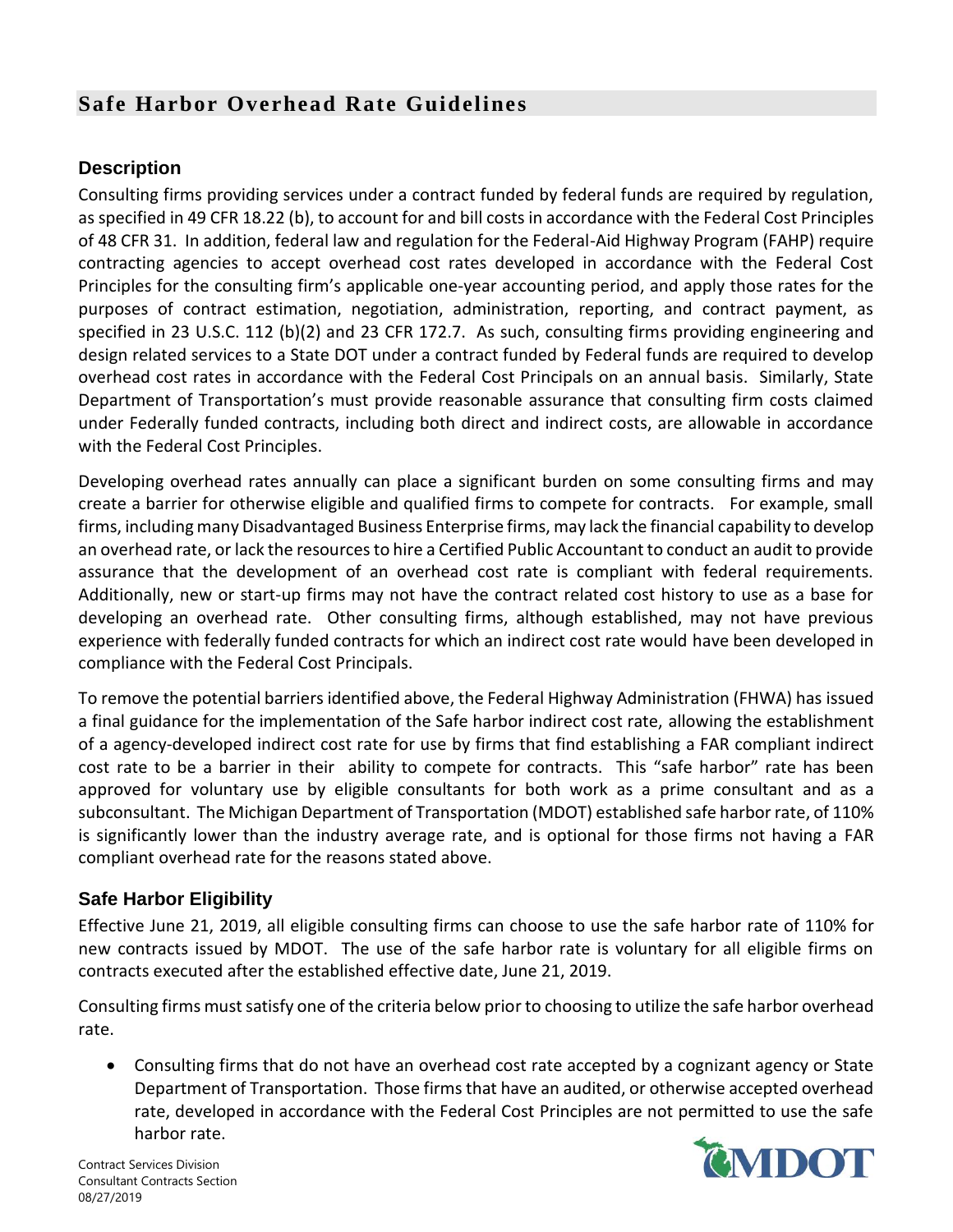OR

• Consulting firms that do not have a relevant contract cost history to use as a base for development of an overhead cost rate.

OR

• Consulting firms that lack previous experience with Federally-funded contracts for which an overhead cost rate would have been developed in compliance with Federal Cost Principles and accepted for use by a cognizant agency.

## *Requirements*

- All consulting firms using the safe harbor rate are required to have, and provide to MDOT, a project/cost accounting system adequate to perform all of the following<sup>1</sup>:
	- 1) Segregate indirect costs and direct costs
	- 2) Segregate allowable and unallowable costs
	- 3) A job cost system which is general ledger driven
	- 4) A project cost estimation system that agrees with the job cost system
- Consulting firms that use the safe harbor rate and do not have established salaries or wage rates for employees or classes of employees, fixed hourly labor rates will need to be established for the direct labor portion of the contracted services. The agreed upon fixed hourly rates shall be reasonable as set forth in the Federal Cost Principles, considering the nature of the services to be provided.
- Consulting firms electing to use the safe harbor rate for a contract are required to submit to MDOT, the Prequalification Questionnaire for Safe Harbor Rates, Form #1242- Consultant Prequalification Application, and applicable portions of Part A of the MDOT Consultant Prequalification Application Instructions.
- If, during the life of a contract, the consulting firm establishes a cognizant indirect cost rate, that cognizant rate must be used for contracting purposes immediately upon establishment. However, any existing contracts utilizing the Safe Harbor rate, must be invoiced at the Safe Harbor rate for its entirety.

The following other direct costs are not considered to be included within the safe harbor rate and may generally be charged as direct contract costs when warranted and allowable in accordance with the Federal Cost Principles:

- 1) Travel costs in accordance with the State of Michigan Standardized Travel Regulations (airfare, rental care, mileage, lodging, per diem, etc.)
- 2) External printing and reproduction costs

Contract Services Division Consultant Contracts Section 08/27/2019 <sup>1</sup> Accounting system requirements are not applicable for projects which will be paid for utilizing lump sum/milestone payments